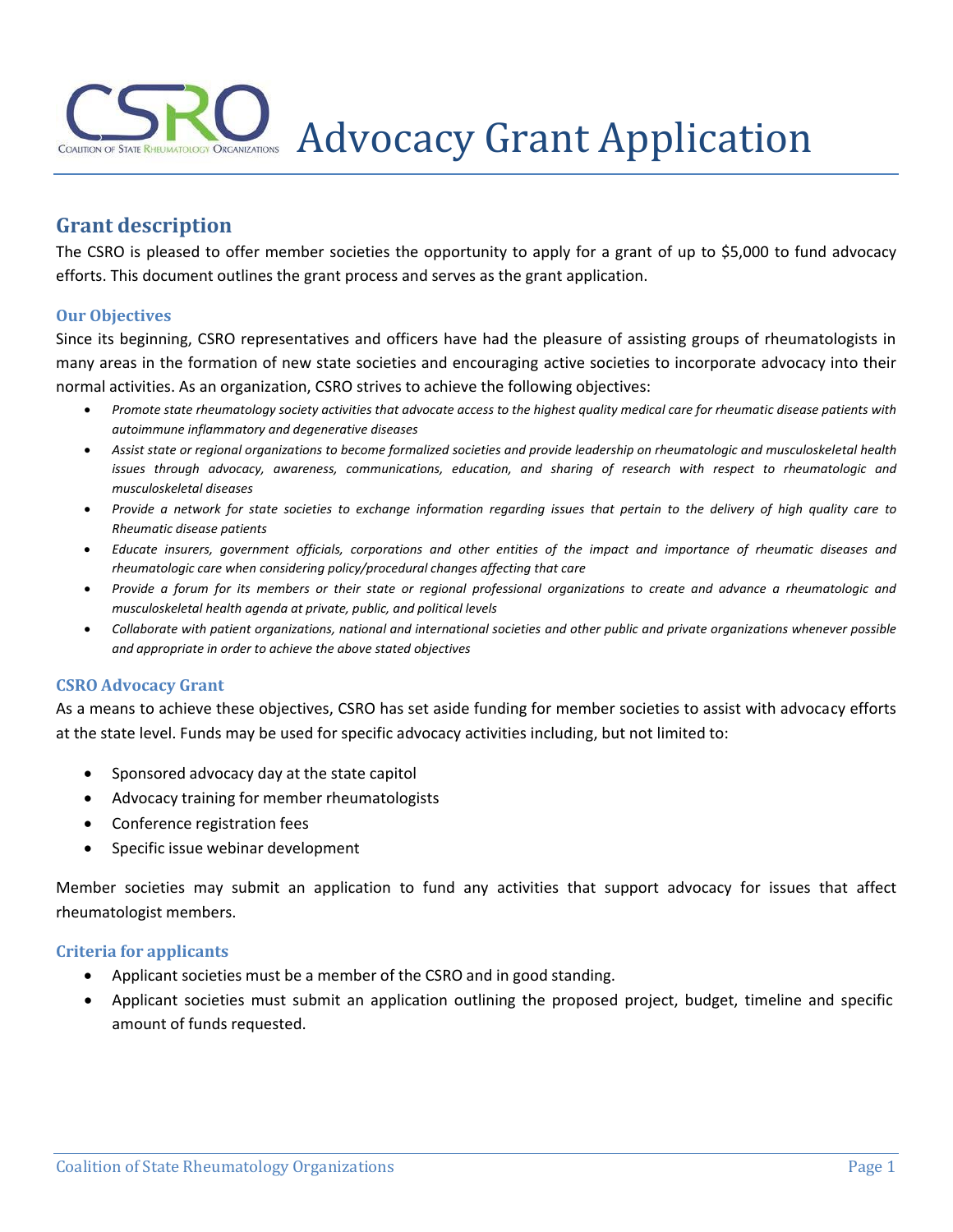## **Submission instructions**

To be considered for a CSRO Advocacy Grant, member societies must complete the attached application and submit to the CSRO Executive Office. The Grant Application will be reviewed by the CSRO Grant Committee. Applications that are approved by the committee are then forwarded to the CSRO Board for final approval. Grant applications are reviewed as submitted – there is no deadline for applications. Please allow 6-8 weeks for the review process before the Committee will return an answer to the application.

## **Approved proposals**

- Once a proposal has been approved, the CSRO Executive Office will notify the applicant and request an invoice be prepared for the granted funds.
- A report detailing the outcomes of the project is required to be submitted to the CSRO Board no later than two months following the conclusion of the project.
- Member societies receiving a grant from the CSRO will not be eligible for additional grants for two years following the conclusion of the project.

## **CSRO Contact information**

Completed applications can be directed to the CSRO Executive Office by mail or email. Please call (414) 918-9825 or email [info@csro.info](mailto:info@csro.info) with any questions.

#### **Coalition of State Rheumatology Organizations**

555 E. Wells St., Suite 1100 Milwaukee, WI 53202-3823 **Email:** [i](mailto:info@csro.info)[nfo@csro.info](mailto:nfo@csro.info) **Main:** (414) 918-9825